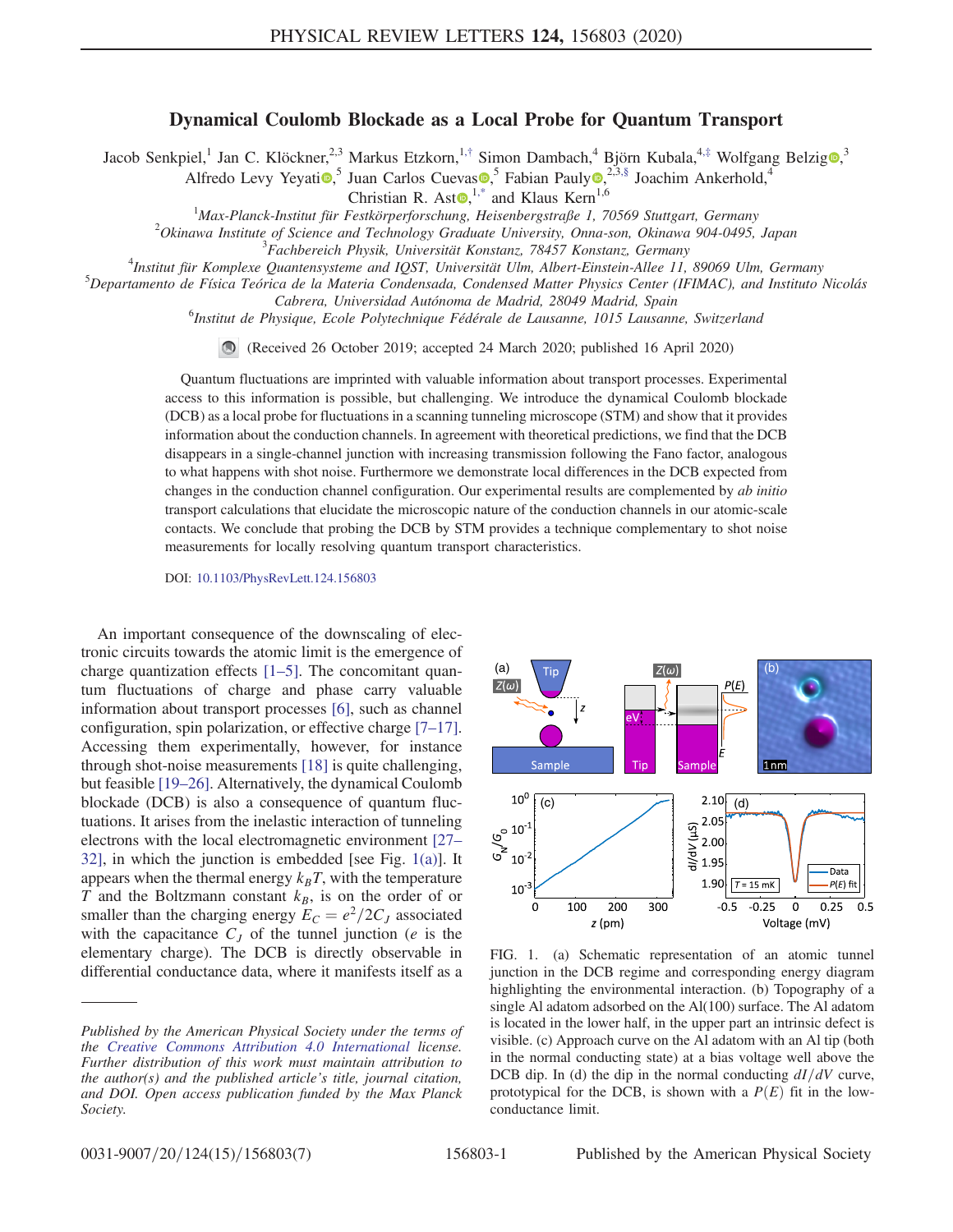dip in the voltage range on the order of  $E_C/e$  around zero bias [\[33](#page-5-1)–36], as, for example, at very low temperatures  $(\leq 1)$  K) in small capacitance (few fF) mesoscopic circuits [\[29](#page-5-2)–38].

In this Letter, we exploit the DCB in ultralow temperature scanning tunneling spectroscopy (STS) as a tool to locally identify the quantum transport characteristics of atomic-scale junctions all the way from the tunnel to the contact regime. First, we use a junction formed between two single atoms featuring a single dominant transport channel [\[39\].](#page-5-3) The DCB is seen at low transmission, but disappears with increasing transmission following the Fano factor of a single-channel junction [\[40\]](#page-5-4). Extending the measurements to a junction between a single atom on one side and two atoms on the other side, we find a different signature in the DCB dip. This indicates a direct influence of the set of nonvanishing channel transmissions  $\tau_i$ , also referred to as the mesoscopic PIN code characteristic for the junction [\[41\],](#page-5-5) on the DCB. We conclude that DCB measurements in STS below 1 K provide direct access to the mesoscopic PIN code as a technique complementary to shot noise measurements [\[14,40,42](#page-4-9)–45] as well as other techniques [\[46,47\]](#page-5-6).

We first use the atomic manipulation capabilities of the scanning tunneling microscope (STM) to construct a junction between two single aluminum atoms [see Fig. [1\(a\)](#page-0-0)]. One Al atom is placed at the Al tip apex and one on the (100) surface of an Al crystal, as shown in the lower half of Fig. [1\(b\).](#page-0-0) By applying a magnetic field of 20 mT, the superconductivity in Al is quenched and we obtain a normal conducting junction at an experimental temperature  $T$  of 15 mK [\[48\]](#page-5-7). We can reproducibly and continuously tune the junction conductance up to the quantum of conductance  $G_0 = 2e^2/h$  (with Planck's constant  $h$ ) by changing the tip-sample distance, as we illustrate in Fig. [1\(c\)](#page-0-0).

We start by studying the differential conductance  $G(V)$ in the tunnel regime at bias voltage  $V$ , where the set point conductance  $G_N = G_0 \sum_i \tau_i = G_0 \tau_i$  and  $G_N \ll G_0$ . As we show in Fig. [1\(d\)](#page-0-0) for  $G_N = 0.027G_0$ , the conductance exhibits a dip at low bias voltage, which is the typical signature of DCB. To verify this observation we analyze our data using the  $P(E)$  theory [\[29,37,49\].](#page-5-2) In the  $P(E)$ model, the interaction of tunneling charged particles with the environment is taken into account by the environmental impedance  $Z(\omega)$ , as shown schematically in Fig. [1\(a\)](#page-0-0). The obtained fit is indicated in Fig. [1\(d\)](#page-0-0) as an orange line. We find for the junction capacitance  $C_J = 21.7$  fF and for the effective temperature  $T_{\text{eff}} = 84.9 \text{ mK}$ . The fit confirms that we operate in a low-impedance regime, where the zero frequency part of the environmental impedance is  $R_{env} =$ 377 Ω and much smaller than  $1/G_0 = R_Q$  [\[40\],](#page-5-4) resulting in a small reduction in conductance  $\delta G(0) = G(0) - G_N$  at zero bias voltage of  $\delta G(0)/G_N = -9\%$ . The modeling is detailed in the Supplemental Material [\[50\]](#page-5-8).

This establishes the DCB in the tunneling regime at low conductances. However, as we approach the tip to the adatom on the sample, the conductance increases, and we observe a clear reduction in the DCB. The experimental data is shown in Fig. [2\(a\)](#page-1-0) for different conductance values ranging from 0.03  $G_0$  close to 1  $G_0$ . The spectra have been normalized to the set point conductance  $G_N$  in the voltage range outside of the DCB dip. The reduction in conductance at zero bias voltage  $\delta G(0)$  gradually decreases until it disappears at the highest conductance. This suppression of the DCB as the channel transmission approaches the ballistic limit of perfect transmission ( $\tau_1 \rightarrow 1$ ) has been observed in other types of quantum point contacts [\[33](#page-5-1)– [35,58\].](#page-5-1) It can be understood by considering the suppression of fluctuations in the number of electrons transmitted through the junction with increasing transmission, which is captured in the Fano factor  $F = \sum_i \tau_i (1 - \tau_i) / \sum_i \tau_i$ . The relative change in conductance  $\delta G(V)/G_N$  for weak coupling to the environment  $Z(\omega)$  and at zero temperature was derived for a single-channel system in Ref. [\[40\]](#page-5-4) and for multiple channels in Ref. [\[59\]](#page-6-0):

<span id="page-1-1"></span>
$$
\frac{\delta G(V)}{G_N} = -F \int_{eV}^{\infty} \frac{d\omega}{\omega} \frac{\text{Re} Z(\omega)}{R_Q}.
$$
 (1)

<span id="page-1-0"></span>

FIG. 2. DCB dip as a function of junction conductance. In (a) we present  $dI/dV$  data with junction conductances ranging from 0.03  $G_0$  up to 0.99  $G_0$ . The data is normalized to the conductance values outside of the DCB dip. (b) The theoretical dependence based on Ref. [\[40\].](#page-5-4) Parameters were determined by the  $P(E)$  fit in Fig. [1\(d\),](#page-0-0) the color code corresponds to (a). (c) The  $dI/dV$  reduction at zero bias  $\delta G(0)/G_N$  dependent on junction conductance, is plotted as blue circles for the single atom and as a yellow diamond for the dimer. We added a linear fit to the data assuming a single-channel junction  $\tau_t = \tau_1$ , where the dip reduces in magnitude with increasing conductance as  $(1 - \tau_1)$  from its value in the tunneling limit. For comparison, a dashed line  $(1 \tau_t/2$ ) is shown, representing the behavior of a corresponding junction with two equal channels  $\tau_1 = \tau_2 = \tau_t/2$ .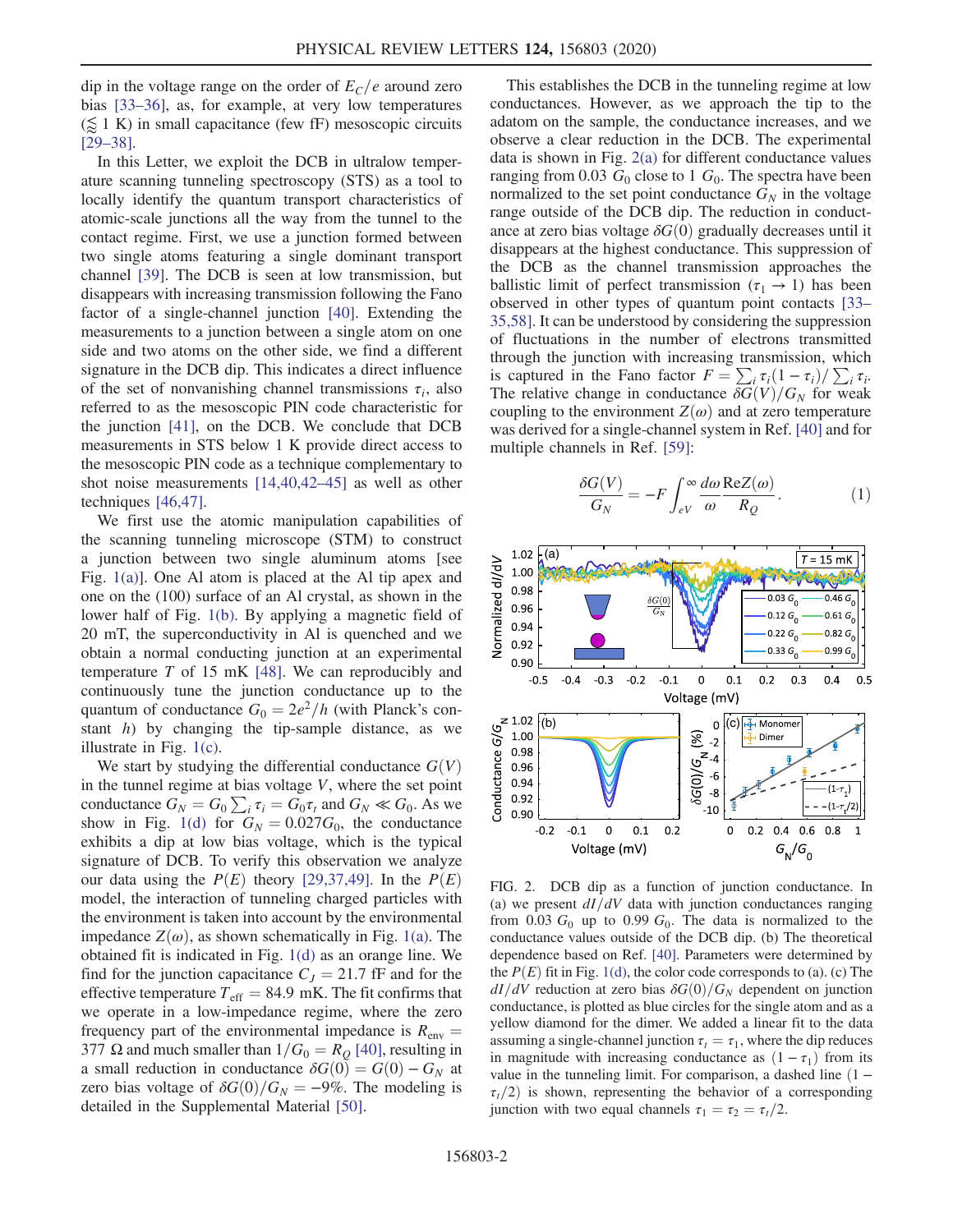The integral in Eq. [\(1\)](#page-1-1) shows that for a generally small environmental impedance  $ReZ(\omega) \ll R_0$ , as realized in the STM, the change in conductance will be comparatively small. In Fig. [2\(b\)](#page-1-0) we model the transmission-dependent DCB dip based on the theory in Ref. [\[40\]](#page-5-4) for one transmission channel  $\tau_1$  (see also Supplemental Material [\[50\]](#page-5-8)). We use the same parameters for the environmental interaction as before in the  $P(E)$  fit depicted in Fig. [1\(d\)](#page-0-0) and find good agreement with the data. The decrease of the experimental DCB dip with increasing conductance  $G_N$  is shown in Fig. [2\(c\)](#page-1-0) as blue circles. Here, we plot the reduction  $\delta G(0)/G_N$ , which can be directly extracted from the experimental data [cf. Fig. [2\(a\)](#page-1-0)] and is independent of the  $P(E)$  fit. It follows a  $(1 - \tau_1)$  dependence as expected from the Fano factor  $F$  [cf. Eq. [\(1\)\]](#page-1-1) and verified through the linear fit. This finding of pronounced single-channel characteristics in a junction between two Al atoms is consistent with previous experimental results obtained using the subgap structure of the current in the superconducting state [\[39\].](#page-5-3)

In order to understand the observation of a single channel and to elucidate its origin, we have performed quantum transport calculations within the Landauer-Büttiker approach for coherent transport using a method that combines density functional theory (DFT) with nonequilibrium Green's function (NEGF) techniques. In particular, this approach makes it possible to optimize the junction geometries, to compute their electronic structure and transport characteristics, including the transmission eigenchannels [\[60\]](#page-6-1). As in the experiment the Al sample is modeled as a (100) surface with an additional Al adatom. The structure of the tip oriented along a (100) direction, and the sample are displayed in Fig. [3\(a\).](#page-2-0) The channel transmissions  $\tau_i$ were extracted as a function of tip-sample distance, as is visible in Fig. [3\(b\)](#page-2-0). We can clearly see that the calculations reproduce the single-channel nature of the atomic Al contact. The transmissions of the second and third channel  $\tau_2$  and  $\tau_3$  are about 2 orders of magnitude smaller than those of the dominant channel  $\tau_1$  over the full range of z values considered, in contrast to the situation in break junction experiments [61–[63\].](#page-6-2) Since higher order channels contribute even less, we focus on  $\tau_1$ ,  $\tau_2$ ,  $\tau_3$  in the following [\[64\]](#page-6-3), corresponding to the valence states of Al [\[63,65\]](#page-6-4). Further insight can be obtained by calculating the complex-valued scattering-state wave functions of the transmission channels [\[66,67\],](#page-6-5) as shown in Fig. [3\(c\).](#page-2-0) For an electron wave impinging on the contact from the substrate, we observe that the dominant first transport channel is of  $\sigma$  symmetry in the narrowest part of the junction. In comparison, the second and third channels exhibit a  $\pi$  shape when viewed along the transport direction. Thus, the theoretically calculated PIN code is (0.575, 0.003, 0.001), which implies that the first channel provides 99.3% of the total transmission. Similar theoretical results were obtained for a junction geometry with an atomically sharp tip oriented along the (111) direction (see Supplemental Material [\[50\]\)](#page-5-8). From the

<span id="page-2-0"></span>

FIG. 3. Simulation of a single-atom Al junction based on the DFT-NEGF approach. In (a) the assumed geometry is displayed. Tip and surface are oriented in the (100) direction. (b) The obtained approach curve. The total transmission  $\tau_t$  is determined to excellent approximation by the transmission of the first channel  $\tau_1$ . Transmissions of channels two  $\tau_2$  and three  $\tau_3$  are about 2 orders of magnitude reduced in comparison to those of channel one. In (c) the calculated wave functions of channels 1, 2, and 3 are shown, impinging on the junction from the sample at 0.58  $G_0$ . Colors encode the phase of the complex-valued channel wave functions, while identical absolute values are visualized through the isosurface.

experimental data at higher transmission, we estimate that channels beyond the first contribute no more than 3% to the total transmission at 0.99  $G_0$ , which agrees nicely with the theoretical results.

Exploiting the local atomic resolution and manipulation capabilities of the STM, we can build more complicated atomic structures on the surface such as a dimer of Al atoms. This is visualized in Fig. [4\(a\)](#page-3-0), where the dimer is marked in purple. We placed two Al atoms on face-centered cubic lattice sites parallel to the atomic rows, separated by one site. Approaching the tip over the bridge position of the dimer, we anticipate more than one significant transport channel in the junction. The DCB spectrum for the dimer is shown in Fig. [4\(b\)](#page-3-0) as a blue line together with a measurement on a monomer. Both of them are taken at a total conductance of 0.58  $G_0$ . The characteristic dip at zero bias voltage is clearly visible. Comparing the  $dI/dV$  curve on the dimer with the one on the monomer, we find that the DCB dip for the dimer is much more pronounced. From the experimental data on the dimer we extract a conductance reduction at zero voltage of  $\delta G(0)/G_N = -5.4\%$ , whereas the reduction on the monomer at the same  $G_N$  value is  $\delta G(0)/G_N = -3.7\%$  [\[68\].](#page-6-6) Considering the identical total conductance, this is only possible if the number of transmissive channels has changed, such that the first channel has a lower transmission, which leads to a more pronounced DCB dip. Analyzing the dimer DCB dip, we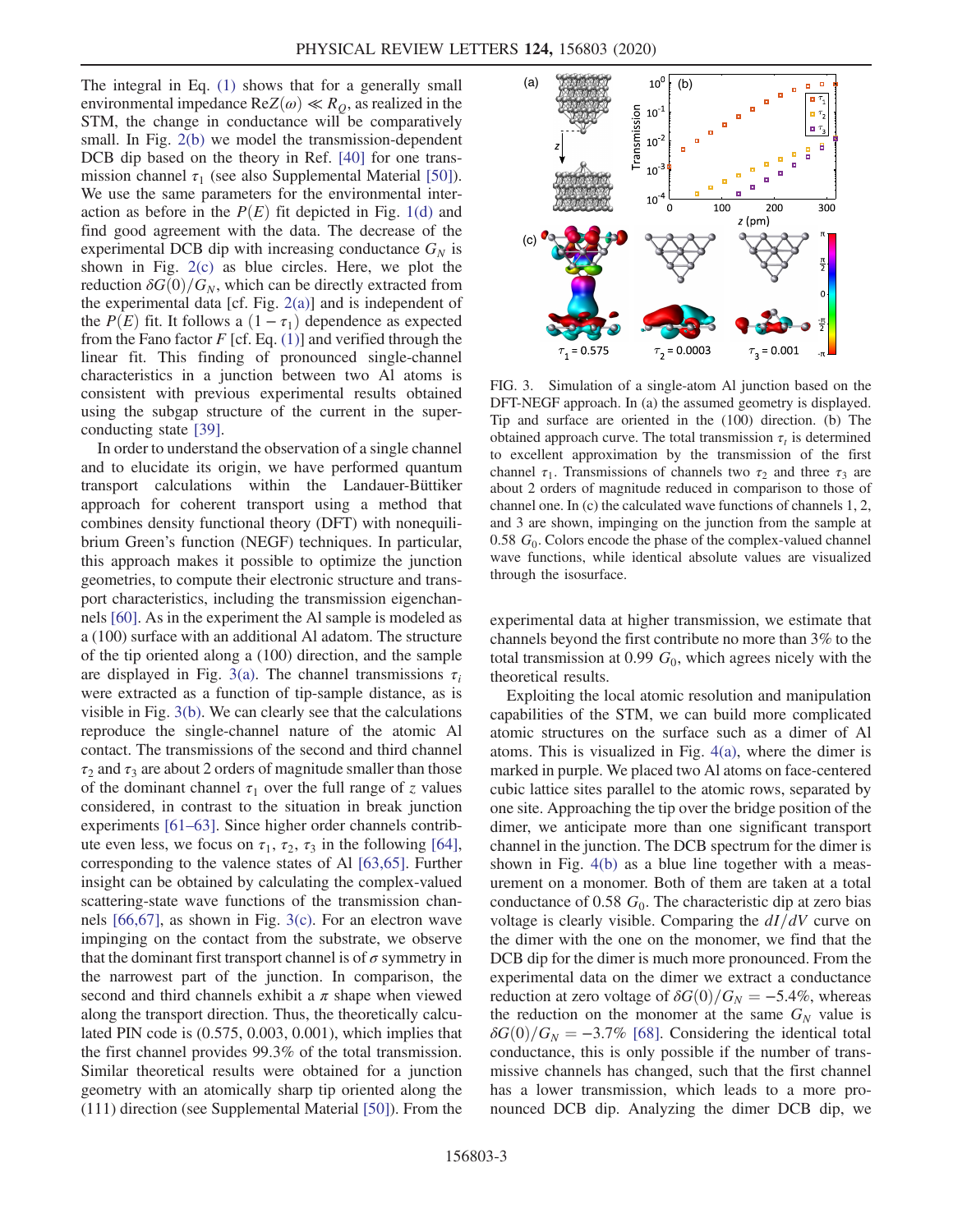<span id="page-3-0"></span>

FIG. 4. Transport through a dimer on the substrate surface. (a) Topography of the dimer. (b) Comparison of experimentally determined transport through a monomer on the substrate surface to transport through a dimer. The DCB dip on the dimer is significantly stronger than those on the monomer at a similar total conductance of 0.58  $G_0$ . (c) Calculated wave functions and channel transmissions for the surface dimer for electrons entering from the substrate, at a total transmission corresponding to the experimental conductance in (b). Tip and surface are oriented along the (100) direction. The representation of the transmission channel wave functions is identical to Fig. [3\(c\)](#page-2-0).

consider two contributing channels and experimentally find a PIN code of (0.46,0.12), with an estimated uncertainty of  $\pm 0.05$  for each channel.

Like for the monomer, we simulated the junction with the dimer to gain further insight into the microscopic origin of the transport channel configuration. The wave functions for the channels 1, 2 and 3 are displayed in Fig. [4\(c\)](#page-3-0) for  $G_N = 0.58 G_0$ . The simulations yield a PIN code of (0.543, 0.029, 0.003) for a (100)-oriented tip and (0.540, 0.034, 0.004) for a (111)-oriented tip, in acceptable agreement with the experimental findings (see details below). For these configurations, 93.6% and 93.1% of the total transmission is carried by the first channel, respectively. This is in contrast to the simulations of the monomer at the same conductance [(100)-tip orientation: (0.575, 0.003, 0.001); (111)-tip orientation: (0.576, 0.002, 0.002)], where in both configurations channel 1 contributes more than 99% to the total transmission (see Supplemental Material [\[50\]\)](#page-5-8). Hence, the transport channel configuration has clearly changed between the monomer and the dimer. Even if our calculations predict that the transport between the dimer and tip is dominated by the first channel, the transmission of the second channel is enhanced by one order of magnitude with respect to the monomer. For this reason we regard the dimer-tip system as a two-channel junction.

The experimentally observed more pronounced DCB dip on the dimer than on the monomer is in agreement with these predictions. Quantitative differences between theory and experiment for the dimer may arise from uncertainties in the precise atomic configuration of the tip, e.g., deviations from a perfect single-atom apex. Such deviations are visible as a small distortion of the dimer in Fig. [4\(a\)](#page-3-0). Considering that a change of the tip in the calculations, which is expected to be hardly visible in the topography, already yields a 14% change of  $\tau_2$  demonstrates the sensitivity of our method.

To test the range of applicability of this technique, we measured the DCB also in the high-temperature limit. This data was taken on the crystal surface at 1.32 K and  $0.13G_0$ , see Fig. [5\(a\).](#page-3-1) We model it with the same values of the parameters describing the electromagnetic environment in the  $P(E)$  fit of the DCB in Fig. [1\(d\),](#page-0-0) only changing the temperature. While we find overall consistency between low- and high-temperature data and modeling, the dip at high temperature only reduces the conductance by about 1%, making it more challenging to detect changes. To reduce the error bar on these measurements, the strength of the DCB needs to be significantly increased. This can be achieved by changing the junction capacitance, since a smaller  $C<sub>J</sub>$  yields a more pronounced dip. To illustrate the effect, we model the DCB within an experimentally relevant range of  $C_I$  between 1 and 60 fF and temperatures between 10 mK and 1.5 K based on the  $P(E)$  model [\[36\]](#page-5-9). All other parameters are kept at the values used above. The obtained dependence is representative for the tunneling regime ( $\tau_t \ll 1$ ) and is plotted in Fig. [5\(b\)](#page-3-1). Our calculation shows that even in the high-temperature limit, smallcapacitance junctions should yield a reasonable  $\delta G(0)/G_N$ . The junction capacitance can be changed by adjusting the macroscopic tip geometry [\[36\]](#page-5-9). Therefore, we surmise that a number of experiments would profit by probing local PIN code variations using the DCB. The trade-off in energy resolution due to the reduced capacitance is likely not an issue at higher temperatures (of around 1 K) due to prevalent thermal broadening [\[36\]](#page-5-9). In this sense using the DCB to extract the transport

<span id="page-3-1"></span>

FIG. 5. Temperature range, where the DCB effect is detectable in the STM. (a) Measurement of the DCB dip at about 1.32 K, where it is still accessible with our junction capacitance of 21.7 fF. The orange line models the data based on the  $P(E)$  function, using the same values as for the low-temperature data, only adjusting T. (b) Calculated values of  $\delta G(0)/G_N$  for a range of  $C_I$ and  $T$  (10 mK to 1.5 K) predict that clear changes of the DCB should be observable even above 1 K.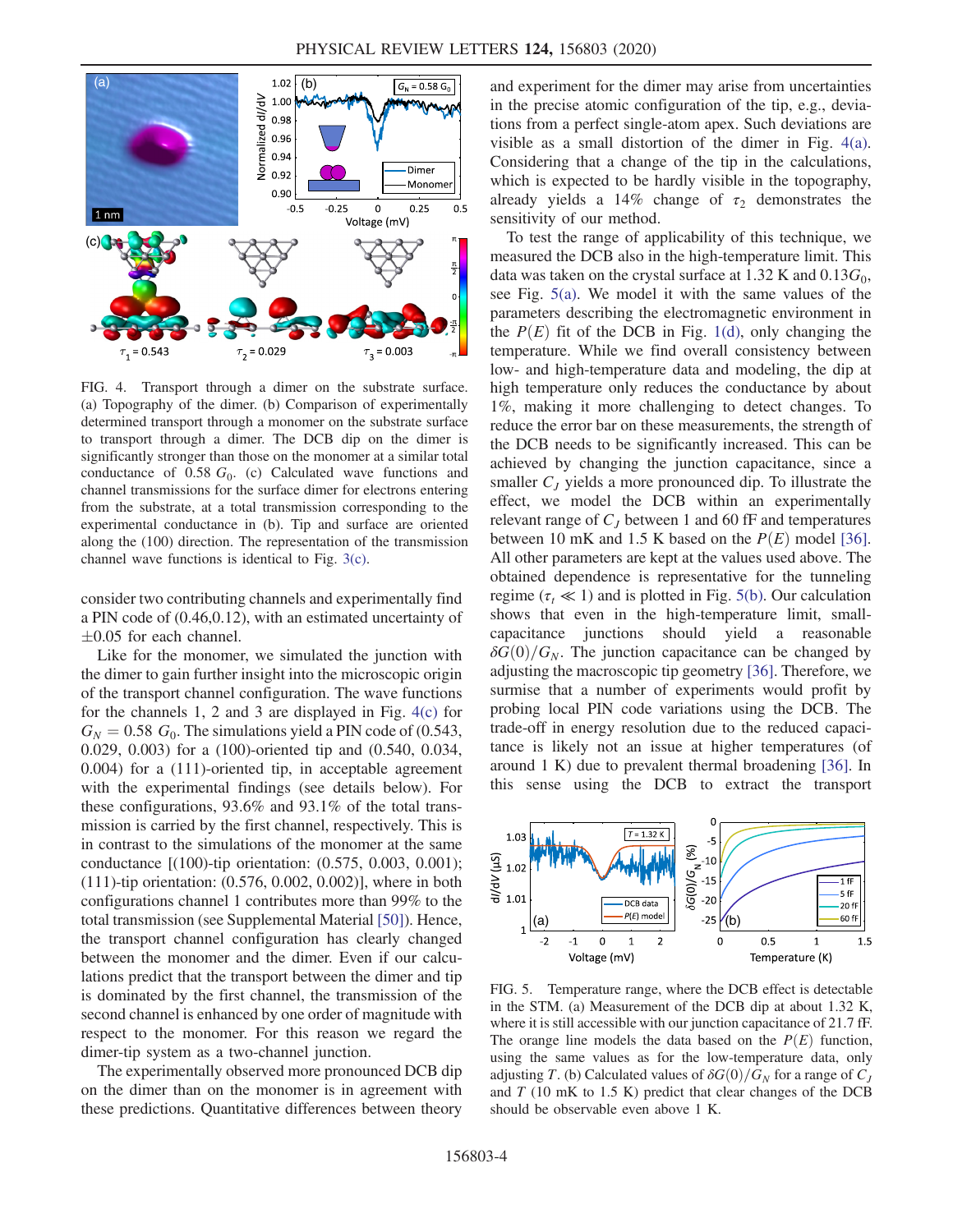characteristics becomes a viable, complementary alternative to shot-noise measurements.

In summary, we have shown an alternative path to access transport properties on the atomic scale based on the DCB, applicable with standard measurement electronics. Apart from the Fano factor dependence of the DCB in the STM, we have demonstrated that it can be used in normalconducting junctions to extract local changes of the mesoscopic PIN code, where Andreev reflections cannot be exploited [\[62,63\]](#page-6-7). As a perspective, the DCB measurements in the STM should be further extendable to other properties accessible by shot noise, including the spin polarization of tunneling particles and possibly also the determination of their effective charge.

We gratefully acknowledge stimulating discussions with Elke Scheer and Alexander Weismann. This work was funded in part by the ERC Consolidator Grant AbsoluteSpin (Grant No. 681164). J. C. K., W. B., and F. P. thank the Collaborative Research Center (SFB) 767 of the Deutsche Forschungsgemeinschaft (DFG) for financial support. Part of the numerical modeling was performed using the computational resources of the bwHPC program, namely, the bwUniCluster and the JUSTUS HPC facility. A. L. Y. and J. C. C. acknowledge funding from the Spanish MINECO (Grants No. FIS2017-84057-P and No. FIS2017- 84860-R) and from the "María de Maeztu" Programme for Units of Excellence in R&D (MDM-2014-0377). J. A., S. D., and B. K. acknowledge financial support from the Zeiss-Foundation, the Institute for Quantum Science and Technology (IQST), and the Deutsche Forschungsgemeinschaft (DFG) under AN336/11-1.

- <span id="page-4-4"></span>[1] B. J. van Wees, H. van Houten, C. W. J. Beenakker, J. G. Williamson, L. P. Kouwenhoven, D. van der Marel, and C. T. Foxon, Quantized Conductance of Point Contacts in a Two-Dimensional Electron Gas, [Phys. Rev. Lett.](https://doi.org/10.1103/PhysRevLett.60.848) 60, 848 [\(1988\).](https://doi.org/10.1103/PhysRevLett.60.848)
- [2] D. A. Wharam, T. J. Thornton, R. Newbury, M. Pepper, H. Ahmed, J. E. F. Frost, D. G. Hasko, D. C. Peacock, D. A. Ritchie, and G. A. C. Jones, One-dimensional transport and the quantisation of the ballistic resistance, [J. Phys. C](https://doi.org/10.1088/0022-3719/21/8/002) 21, [L209 \(1988\)](https://doi.org/10.1088/0022-3719/21/8/002).
- [3] R. Landauer, Conductance determined by transmission: Probes and quantised constriction resistance, [J. Phys.](https://doi.org/10.1088/0953-8984/1/43/011) [Condens. Matter](https://doi.org/10.1088/0953-8984/1/43/011) 1, 8099 (1989).
- [4] R. W. Keyes, Physical limits of silicon transistors and circuits, [Rep. Prog. Phys.](https://doi.org/10.1088/0034-4885/68/12/R01) 68, 2701 (2005).
- [5] W. Nawrocki, Physical limits for scaling of electronic devices in integrated circuits, in Physical Properties of Nanosystems, edited by J. Bonca and S. Kruchinin (Springer Netherlands, Dordrecht, 2011), p. 79.
- <span id="page-4-5"></span>[6] Y. V. Nazarov, Quantum Noise in Mesoscopic Physics, Nato Science Series II: Mathematics, Physics and Chemistry Vol. 97 (Springer Netherlands, Dordrecht, 2002).
- <span id="page-4-6"></span>[7] L. Saminadayar, D. C. Glattli, Y. Jin, and B. Etienne, Observation of the  $e/3$  Fractionally Charged Laughlin Quasiparticle, [Phys. Rev. Lett.](https://doi.org/10.1103/PhysRevLett.79.2526) 79, 2526 (1997).
- [8] R. de-Picciotto, M. Reznikov, M. Heiblum, V. Umansky, G. Bunin, and D. Mahalu, Direct observation of a fractional charge, [Natue \(London\)](https://doi.org/10.1038/38241) 389, 162 (1997).
- [9] J. M. van Ruitenbeek, Shot noise and channel composition of atomic-sized contacts, in Quantum Noise in Mesoscopic Physics, edited by Y. V. Nazarov (Springer Netherlands, Dordrecht, 2003), p. 33.
- [10] M. Kumar, O. Tal, R. H. M. Smit, A. Smogunov, E. Tosatti, and J. M. van Ruitenbeek, Shot noise and magnetism of Pt atomic chains: Accumulation of points at the boundary, Phys. Rev. B 88[, 245431 \(2013\).](https://doi.org/10.1103/PhysRevB.88.245431)
- [11] R. Vardimon, M. Klionsky, and O. Tal, Experimental determination of conduction channels in atomic-scale conductors based on shot noise measurements, [Phys. Rev. B](https://doi.org/10.1103/PhysRevB.88.161404) 88, [161404\(R\) \(2013\)](https://doi.org/10.1103/PhysRevB.88.161404).
- [12] M. Hashisaka, T. Ota, K. Muraki, and T. Fujisawa, Shot-Noise Evidence of Fractional Quasiparticle Creation in a Local Fractional Quantum Hall State, [Phys. Rev. Lett.](https://doi.org/10.1103/PhysRevLett.114.056802) 114, [056802 \(2015\).](https://doi.org/10.1103/PhysRevLett.114.056802)
- [13] R. Vardimon, M. Klionsky, and O. Tal, Indication of complete spin filtering in atomic-scale nickel oxide, [Nano](https://doi.org/10.1021/acs.nanolett.5b00729) Lett. 15[, 3894 \(2015\)](https://doi.org/10.1021/acs.nanolett.5b00729).
- <span id="page-4-9"></span>[14] A. Burtzlaff, A. Weismann, M. Brandbyge, and R. Berndt, Shot Noise as a Probe of Spin-Polarized Transport Through Single Atoms, [Phys. Rev. Lett.](https://doi.org/10.1103/PhysRevLett.114.016602) 114, 016602 [\(2015\).](https://doi.org/10.1103/PhysRevLett.114.016602)
- [15] R. Vardimon, M. Matt, P. Nielaba, J. C. Cuevas, and O. Tal, Orbital origin of the electrical conduction in ferromagnetic atomic-size contacts: Insights from shot noise measurements and theoretical simulations, [Phys. Rev. B](https://doi.org/10.1103/PhysRevB.93.085439) 93, 085439 [\(2016\).](https://doi.org/10.1103/PhysRevB.93.085439)
- [16] S. Pradhan and J. Fransson, Shot noise as a probe of spincorrelated transport through single atoms, [Phys. Rev. B](https://doi.org/10.1103/PhysRevB.97.115409) 97, [115409 \(2018\).](https://doi.org/10.1103/PhysRevB.97.115409)
- [17] K. M. Bastiaans, D. Cho, D. Chatzopoulos, M. Leeuwenhoek, C. Koks, and M. P. Allan, Imaging doubled shot noise in a Josephson scanning tunneling microscope, [Phys. Rev. B](https://doi.org/10.1103/PhysRevB.100.104506) 100[, 104506 \(2019\).](https://doi.org/10.1103/PhysRevB.100.104506)
- <span id="page-4-8"></span><span id="page-4-7"></span>[18] Y. Blanter and M. Büttiker, Shot noise in mesoscopic conductors, [Phys. Rep.](https://doi.org/10.1016/S0370-1573(99)00123-4) 336, 1 (2000).
- [19] R. J. Schoelkopf, P. J. Burke, A. A. Kozhevnikov, D. E. Prober, and M. J. Rooks, Frequency Dependence of Shot Noise in a Diffusive Mesoscopic Conductor, [Phys. Rev.](https://doi.org/10.1103/PhysRevLett.78.3370) Lett. 78[, 3370 \(1997\)](https://doi.org/10.1103/PhysRevLett.78.3370).
- [20] H. E. van den Brom and J. M. van Ruitenbeek, Quantum Suppression of Shot Noise in Atom-Size Metallic Contacts, [Phys. Rev. Lett.](https://doi.org/10.1103/PhysRevLett.82.1526) 82, 1526 (1999).
- [21] R. Cron, M. F. Goffman, D. Esteve, and C. Urbina, Multiple-Charge-Quanta Shot Noise in Superconducting Atomic Contacts, [Phys. Rev. Lett.](https://doi.org/10.1103/PhysRevLett.86.4104) 86, 4104 (2001).

<span id="page-4-3"></span>[<sup>\\*</sup>](#page-0-1) Corresponding author.

<span id="page-4-0"></span>c.ast@fkf.mpg.de

<span id="page-4-2"></span><span id="page-4-1"></span>[<sup>†</sup>](#page-0-2) Present address: Institut für Angewandte Physik, TU Braunschweig, 38106 Braunschweig, Germany. [‡](#page-0-2) Present address: Institute of Quantum Technologies, German Aerospace Center (DLR), 89069 Ulm, Germany. [§](#page-0-3) Present address: Institute of Physics, University of Augsburg, 86135 Augsburg, Germany.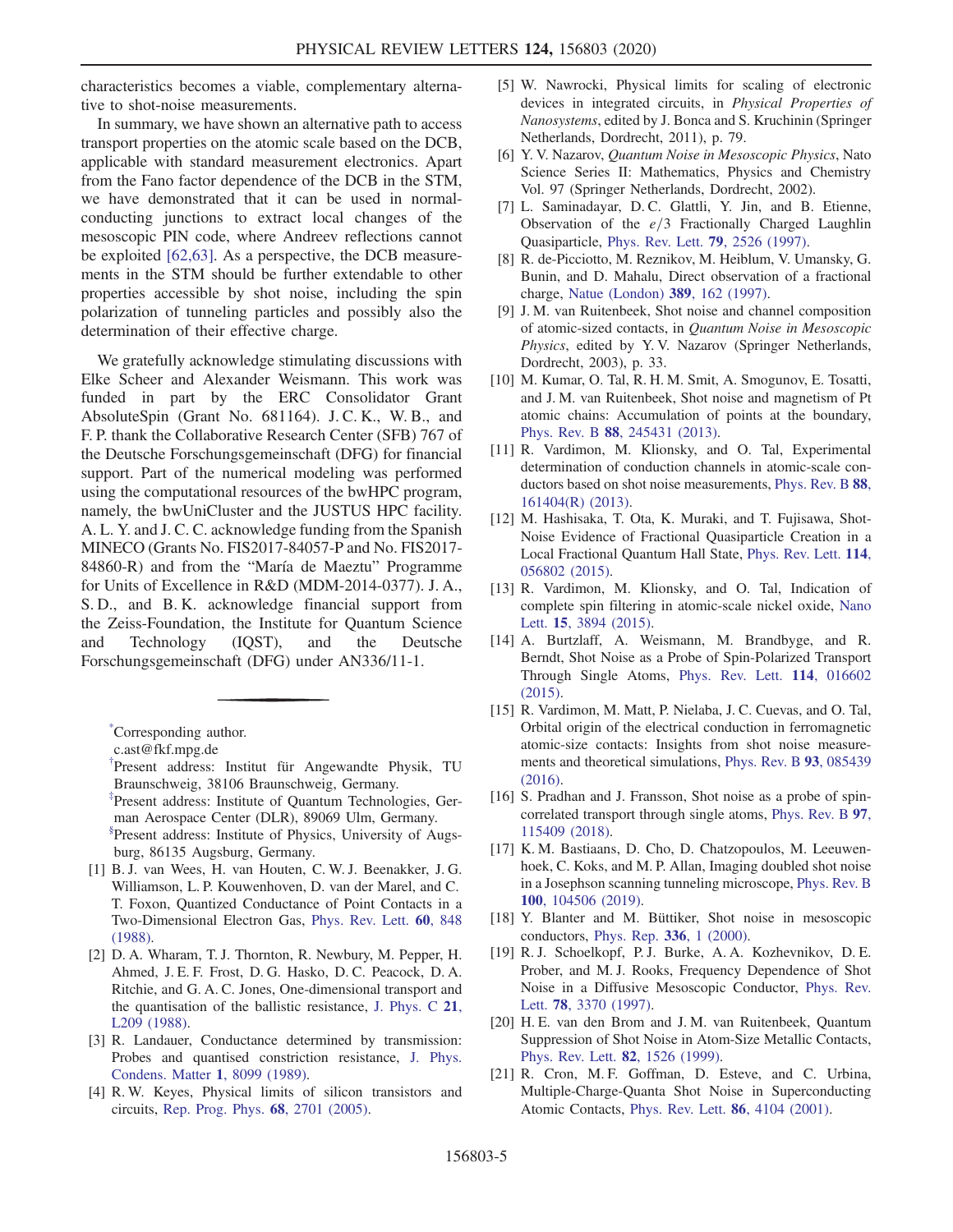- [22] N. Agraït, A. Levy Yeyati, and J. M. van Ruitenbeek, Quantum properties of atomic-sized conductors, [Phys.](https://doi.org/10.1016/S0370-1573(02)00633-6) Rep. 377[, 81 \(2003\).](https://doi.org/10.1016/S0370-1573(02)00633-6)
- [23] D. Djukic and J.M. van Ruitenbeek, Shot noise measurements on a single molecule, [Nano Lett.](https://doi.org/10.1021/nl060116e) 6, 789 [\(2006\).](https://doi.org/10.1021/nl060116e)
- [24] N. L. Schneider, G. Schull, and R. Berndt, Optical Probe of Quantum Shot-Noise Reduction at a Single-Atom Contact, Phys. Rev. Lett. 105[, 026601 \(2010\).](https://doi.org/10.1103/PhysRevLett.105.026601)
- [25] S. Tewari, C. Sabater, M. Kumar, S. Stahl, B. Crama, and J. M. van Ruitenbeek, Fast and accurate shot noise measurements on atomic-size junctions in the MHz regime, [Rev.](https://doi.org/10.1063/1.5003391) Sci. Instrum. 88[, 093903 \(2017\).](https://doi.org/10.1063/1.5003391)
- [26] K. M. Bastiaans, D. Cho, T. Benschop, I. Battisti, Y. Huang, M. S. Golden, Q. Dong, Y. Jin, J. Zaanen, and M. P. Allan, Charge trapping and super-Poissonian noise centres in a cuprate superconductor, Nat. Phys. 14[, 1183 \(2018\)](https://doi.org/10.1038/s41567-018-0300-z).
- <span id="page-5-0"></span>[27] A. A. Odintsov, Effect of dissipation on the characteristics of small-area tunnel junctions: Application of the polaron model, Zh. Eksp. Teor. Fiz. 94, 312 (1988) [JETP 67, 1265 (1988)], [http://jetp.ac.ru/cgi-bin/dn/e\\_067\\_06\\_1265.pdf](http://jetp.ac.ru/cgi-bin/dn/e_067_06_1265.pdf).
- [28] P. Delsing, K. K. Likharev, L. S. Kuzmin, and T. Claeson, Effect of High-Frequency Electrodynamic Environment on the Single-Electron Tunneling in Ultrasmall Junctions, [Phys. Rev. Lett.](https://doi.org/10.1103/PhysRevLett.63.1180) 63, 1180 (1989).
- <span id="page-5-2"></span>[29] M. H. Devoret, D. Esteve, H. Grabert, G.-L. Ingold, H. Pothier, and C. Urbina, Effect of the Electromagnetic Environment on the Coulomb Blockade in Ultrasmall Tunnel Junctions, [Phys. Rev. Lett.](https://doi.org/10.1103/PhysRevLett.64.1824) 64, 1824 (1990).
- [30] H. Grabert, Single charge tunneling: A brief introduction, [Z.](https://doi.org/10.1007/BF01307626) Phys. B 85[, 319 \(1991\).](https://doi.org/10.1007/BF01307626)
- [31] G.-L. Ingold and H. Grabert, Finite-temperature currentvoltage characteristics of ultrasmall tunnel junctions, [Euro](https://doi.org/10.1209/0295-5075/14/4/015)phys. Lett. 14[, 371 \(1991\)](https://doi.org/10.1209/0295-5075/14/4/015).
- [32] H. Grabert and G.-L. Ingold, Effect of the electromagnetic environment on single charge tunneling, in Computations for the Nano-Scale (Springer Netherlands, Dordrecht, 1993), p. 245.
- <span id="page-5-1"></span>[33] R. Cron, E. Vecino, M. H. Devoret, D. Esteve, P. Joyez, A. L. Yeyati, A. Martin-Rodero, and C. Urbina, Dynamical Coulomb blockade in quantum point contacts, in Proceedings, 36th Rencontres de Moriond, Electronic Correlations: From Meso- to Nano-Physics, edited by T. Martin, G. Montambaux, and J. Tran Thanh Van (EDP Sciences, Les Ulis, 2001).
- [34] C. Altimiras, U. Gennser, A. Cavanna, D. Mailly, and F. Pierre, Experimental Test of the Dynamical Coulomb Blockade Theory for Short Coherent Conductors, [Phys.](https://doi.org/10.1103/PhysRevLett.99.256805) Rev. Lett. 99[, 256805 \(2007\).](https://doi.org/10.1103/PhysRevLett.99.256805)
- [35] F. D. Parmentier, A. Anthore, S. Jezouin, H. le Sueur, U. Gennser, A. Cavanna, D. Mailly, and F. Pierre, Strong backaction of a linear circuit on a single electronic quantum channel, Nat. Phys. 7[, 935 \(2011\)](https://doi.org/10.1038/nphys2092).
- <span id="page-5-9"></span>[36] C. R. Ast, B. Jäck, J. Senkpiel, M. Eltschka, M. Etzkorn, J. Ankerhold, and K. Kern, Sensing the quantum limit in scanning tunneling spectroscopy, [Nat. Commun.](https://doi.org/10.1038/ncomms13009) 7, 13009 [\(2016\).](https://doi.org/10.1038/ncomms13009)
- [37] D. V. Averin, Y. V. Nazarov, and A. A. Odintsov, Incoherent tunneling of the Cooper pairs and magnetic flux quanta in

ultrasmall Josephson junctions, [Physica \(Amsterdam\)](https://doi.org/10.1016/S0921-4526(09)80058-6) (165– 166)B[, 945 \(1990\).](https://doi.org/10.1016/S0921-4526(09)80058-6)

- [38] G.-L. Ingold and Y.V. Nazarov, Charge tunneling rates in ultrasmall junctions, in Single Charge Tunneling: Coulomb Blockade Phenomena in Nanostructures, edited by H. Grabert and M. H. Devoret (Springer US, Boston, MA, 1992), p. 21.
- <span id="page-5-3"></span>[39] J. Senkpiel, S. Dambach, M. Etzkorn, R. Drost, C. Padurariu, B. Kubala, W. Belzig, A. Levy Yeyati, J. C. Cuevas, J. Ankerhold, C. R. Ast, and K. Kern, Single channel Josephson effect in a high transmission atomic contact, [arXiv:1810.10609.](https://arXiv.org/abs/1810.10609)
- <span id="page-5-4"></span>[40] A. Levy Yeyati, A. Martin-Rodero, D. Esteve, and C. Urbina, Direct Link Between Coulomb Blockade and Shot Noise in a Quantum-Coherent Structure, [Phys. Rev. Lett.](https://doi.org/10.1103/PhysRevLett.87.046802) 87, [046802 \(2001\).](https://doi.org/10.1103/PhysRevLett.87.046802)
- <span id="page-5-5"></span>[41] In the mesosocopic community the number of transport channels and their transmission is referred to as the PIN code in analogy to the "Personal Identification Number" used in financial transactions.
- [42] A. Burtzlaff, N. L. Schneider, A. Weismann, and R. Berndt, Shot noise from single atom contacts in a scanning tunneling microscope, Surf. Sci. 643[, 10 \(2016\).](https://doi.org/10.1016/j.susc.2015.07.006)
- [43] F. Massee, Q. Dong, A. Cavanna, Y. Jin, and M. Aprili, Atomic scale shot-noise using cryogenic MHz circuitry, [Rev. Sci. Instrum.](https://doi.org/10.1063/1.5043261) 89, 093708 (2018).
- [44] F. Massee, Y. K. Huang, M. S. Golden, and M. Aprili, Noisy defects in the high- $T_c$  superconductor  $Bi_2Sr_2CaCu_2O_{8+x}$ , [Nat. Commun.](https://doi.org/10.1038/s41467-019-08518-1) 10, 544 (2019).
- [45] K. M. Bastiaans, T. Benschop, D. Chatzopoulos, D. Cho, Q. Dong, Y. Jin, and M. P. Allan, Amplifier for scanning tunneling microscopy at MHz frequencies, [Rev. Sci. Ins](https://doi.org/10.1063/1.5043267)trum. 89[, 093709 \(2018\)](https://doi.org/10.1063/1.5043267).
- <span id="page-5-6"></span>[46] T. Aref, A. Averin, S. van Dijken, A. Ferring, M. Koberidze, V. F. Maisi, H. Q. Nguyend, R. M. Nieminen, J. P. Pekola, and L. D. Yao, Characterization of aluminum oxide tunnel barriers by combining transport measurements and transmission electron microscopy imaging, [J. Appl. Phys.](https://doi.org/10.1063/1.4893473) 116, [073702 \(2014\).](https://doi.org/10.1063/1.4893473)
- [47] L. J. Zeng, S. Nik, T. Greibe, P. Krantz, C. M. Wilson, P. Delsing, and E. Olsson, Direct observation of the thickness distribution of ultra thin AlO<sub>x</sub> barriers in Al/AlO<sub>x</sub>/Al Josephson junctions, J. Phys. D 48[, 395308 \(2015\)](https://doi.org/10.1088/0022-3727/48/39/395308).
- <span id="page-5-7"></span>[48] M. Assig, M. Etzkorn, A. Enders, W. Stiepany, C. R. Ast, and K. Kern, A 10 mK scanning tunneling microscope operating in ultra high vacuum and high magnetic fields, [Rev. Sci. Instrum.](https://doi.org/10.1063/1.4793793) 84, 033903 (2013).
- [49] G.-L. Ingold, H. Grabert, and U. Eberhardt, Cooper-pair current through ultrasmall Josephson junctions, [Phys. Rev.](https://doi.org/10.1103/PhysRevB.50.395) B 50[, 395 \(1994\)](https://doi.org/10.1103/PhysRevB.50.395).
- <span id="page-5-8"></span>[50] See Supplemental Material at [http://link.aps.org/](http://link.aps.org/supplemental/10.1103/PhysRevLett.124.156803) [supplemental/10.1103/PhysRevLett.124.156803](http://link.aps.org/supplemental/10.1103/PhysRevLett.124.156803) for details on the sample preparation, the modeling of the  $P(E)$ function, the transmission dependent DCB model, and the DFT-NEGF formalism, which includes Refs. [51–58].
- [51] A. O. Caldeira and A. J. Leggett, Quantum tunnelling in a dissipative system, [Ann. Phys. \(N.Y.\)](https://doi.org/10.1016/0003-4916(83)90202-6) 149, 374 (1983).
- [52] Y. V. Nazarov, Influence of the electrodynamic environment on electron tunneling at finite traversal time, [Phys. Rev. B](https://doi.org/10.1103/PhysRevB.43.6220) 43[, 6220 \(1991\)](https://doi.org/10.1103/PhysRevB.43.6220).